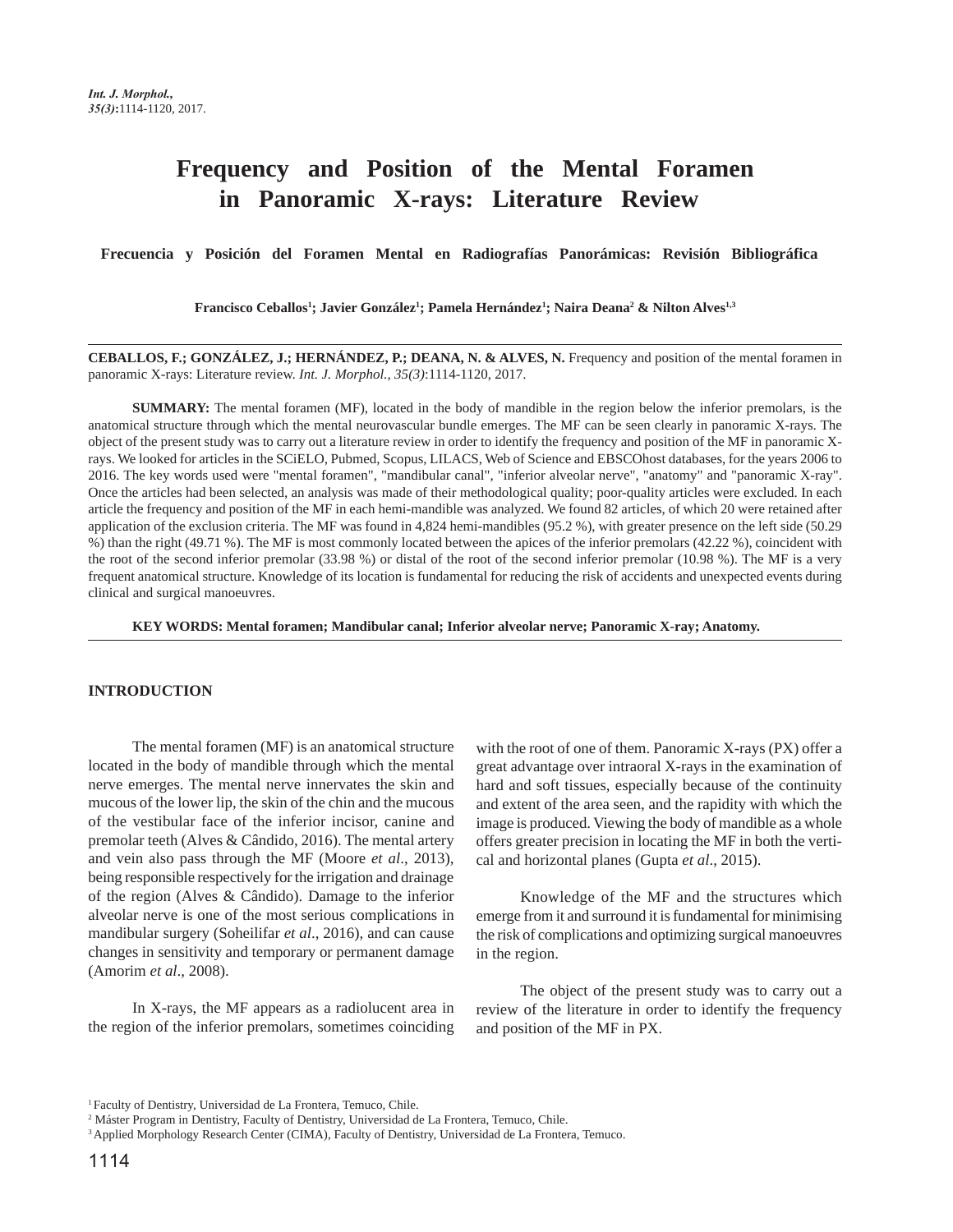## **MATERIAL AND METHOD**

**Protocol and Records.** A group of three operators carried out a literature search in two databases each, specified in the search strategy. Each article found was analysed under the inclusion and exclusion criteria and the articles selected were recorded in a table with the author(s), year of publication, title, study population, n of the sample, age, sex and the MF data found (frequency, position, shape and appearance in X-ray).

#### **Selection criteria**

Population: Adult patients with no pathological condition. Intervention: Analysis of panoramic X-rays. Comparison: None. Results: Establish the parameters for the presence and position of the MF. Study design: Cross sectional, retrospective.

**Inclusion criteria:** Studies were included which used panoramic X-ray as the diagnostic method for assessing the frequency and position of the MF in patients of both sexes, aged 9 to 86 years, including articles in Spanish, English and Portuguese.

**Exclusion criteria:** The following exclusion criteria were applied: (1) articles which did not analyze panoramic Xrays; (2) articles in which the patients suffered local pathologies; (3) articles in which the species analyzed was not human; (4) articles which did not refer to the subject of interest (analysis of the MF).

**Search strategy.** In the present literature review we looked for articles in the SCiELO, Pubmed, Scopus, LILACS, Web of Science and EBSCOhost databases, for the years 2006 to 2016. The key words used were "mental foramen" AND "panoramic X-ray" AND "anatomy" OR "mandibular canal" AND "panoramic X-ray" AND "anatomy" OR "inferior alveolar nerve" AND "panoramic X-ray" AND "anatomy".

**Study selection.** In the first place the titles and abstracts of the articles were reviewed and duplicate studies were excluded; then all those which did not comply with the inclusion criteria were excluded. The whole text was examined in the case of articles with no abstract or insufficient information. The references of the articles included were examined carefully to identify additional studies.

**Data collection.** The data from each article selected were analyzed to obtain: sample size, population, sex, and frequency; position, shape and X-ray appearance of MF. The sample size was the number of panoramic X-rays analyzed in each article.

**Evaluation of methodological quality.** To assess the methodological quality of each article we used the points system of Cericato *et al*. (2015), modified, using a total of 11 criteria (Table I). The sum of the scores for each criterion was between minimum 0 and maximum 14. The articles were classified into 3 categories according to their total score: articles with 0 to 7 points were classified as low quality; 8 to 11 moderate quality and 12 to 14 as high quality. We also analyzed the percentage of studies which complied with each criterion analyzed. Articles classified as low quality were excluded for poor methodology. Table 1 shows the criteria proposed by Cericato *et al*. modified, discarding only the criterion "use of a control group", since it did not apply to this study.

## **RESULTS**

A flow chart for the selection of articles at each stage of the review is shown in Figure 1. We found 82 articles in the various databases: 26 in Scielo, 20 in PubMed, 20 in Scopus, 1 in LILACS, 1 in WOS and 14 in EBSCOhost.

Table I. Criteria used for methodological analysis of the studies.

| Score    |
|----------|
| 1 point  |
| 1 point  |
| 1 point  |
| 1 point  |
| 2 points |
| 2 points |
| 2 points |
| 1 point  |
| 1 point  |
| 1 point  |
| 1 point  |
|          |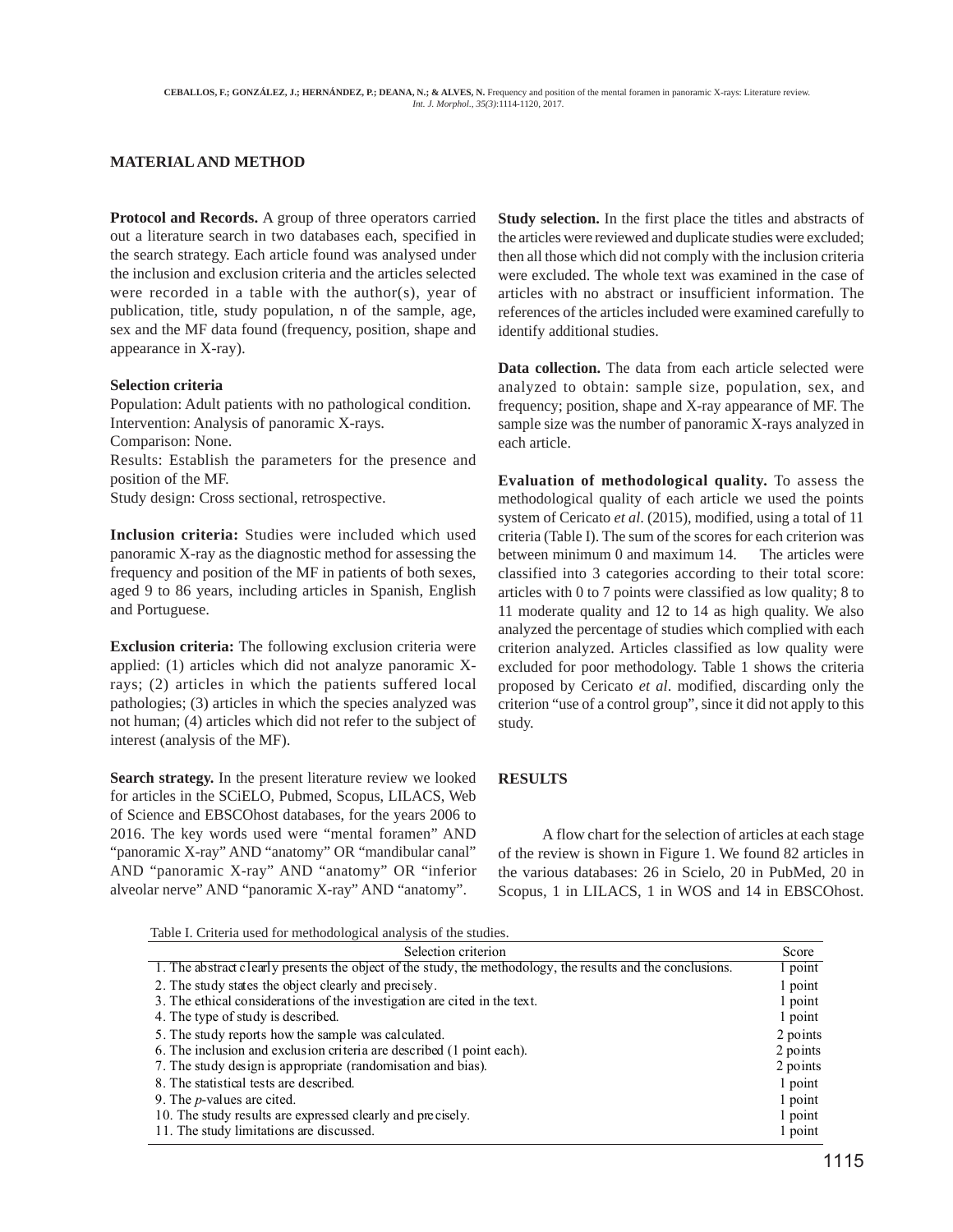| į                    |    |
|----------------------|----|
|                      |    |
| i                    |    |
|                      |    |
| i                    |    |
|                      |    |
|                      |    |
|                      |    |
| i                    |    |
|                      |    |
|                      |    |
|                      |    |
| ł                    |    |
|                      |    |
|                      |    |
|                      |    |
|                      |    |
|                      |    |
| j                    |    |
|                      |    |
|                      |    |
| í<br>$\overline{a}$  |    |
|                      |    |
|                      |    |
|                      |    |
| $\frac{1}{2}$        |    |
| ł                    |    |
|                      |    |
|                      |    |
|                      |    |
| i                    |    |
| l                    |    |
| ֬                    |    |
|                      |    |
|                      |    |
| l<br>i               |    |
| i                    |    |
|                      |    |
|                      |    |
| $\ddot{\phantom{a}}$ |    |
|                      |    |
|                      |    |
| i                    |    |
| J                    |    |
| i                    |    |
|                      |    |
|                      |    |
|                      |    |
|                      |    |
|                      |    |
| į                    |    |
| i<br>l               |    |
|                      | i  |
| Ì                    |    |
|                      |    |
|                      |    |
|                      |    |
|                      |    |
| í                    |    |
|                      |    |
| j                    | l  |
| $\overline{1}$<br>í  |    |
| ļ                    |    |
|                      |    |
| 5                    |    |
| الطلابا              | ֘֒ |

| † right, × left, NI Not Identified  |      |                                                 |                             |                                                                                                     |                  |                              |                                                                                                                                                                                                                                                                                                                      |
|-------------------------------------|------|-------------------------------------------------|-----------------------------|-----------------------------------------------------------------------------------------------------|------------------|------------------------------|----------------------------------------------------------------------------------------------------------------------------------------------------------------------------------------------------------------------------------------------------------------------------------------------------------------------|
| Author                              | z    | Population                                      | ð<br>Frequency $\,$ MF $\,$ | Position of MF                                                                                      | Shape of $M$     | Appearance in<br>X-rays      | Principal findings                                                                                                                                                                                                                                                                                                   |
| Al-Shayyab, et al                   | 1036 | Iraqi                                           | Σ                           | Between 1st and 2nd<br>premolar roots                                                               | Round            | Ξ                            | In the Iraqi population, the MF is generally located horizontally and symmetrically on both sides.                                                                                                                                                                                                                   |
| $\frac{2.015}{A1-Sbayyab, et al.,}$ | 1036 | Iraqi                                           | Ξ                           | Between 1st and 2nd<br>premolars                                                                    | $\overline{z}$   | Continuous                   | The commonest vertical location of the MF in PX is below the two premolars. The vertical<br>location of the MF tends to be symmetrical, with an appearance of continuity on both sides                                                                                                                               |
| Bhardwaj et al., 2014               | 600  | Ξ                                               | Σ                           | Ξ                                                                                                   | Ξ                | Σ                            | The changes in the mandibular canal and the mandibular foramen were highly significant<br>$(p < 0.05)$ with advancing age. These parameters can be used to predict the age of the individual.                                                                                                                        |
| Chandra et al., 2013                | 200  | Northem<br>India                                | $100\,$ %                   | $\overline{z}$                                                                                      | Ξ                | Ξ                            | Important sexual dimorphism was observed in the region of the MF, and PX were an additional<br>method for determining the sex from osseous remains                                                                                                                                                                   |
| Chkoura & El Wady,<br>2013          | 754  | Morocco                                         | $79.84~\%$                  | Coincident with the root<br>of the 2nd premolar                                                     | Ξ                | Ξ                            | The commonest position of the MF was in line with the second premolar in 62.7 %, followed by<br>the first and second premolars in 30 %; these two positions cover 92.7 % of cases. The mental<br>foramina were located symmetrically on both sides.                                                                  |
| Currie et al. 2015                  | 200  | Kingdom<br>United                               | $100~\%$                    | Between 1st and 2nd<br>premolar roots                                                               | Ξ                | Ξ                            | The most frequent position for the MF was between the first and second premolar, using the two<br>crowns (51 %) and roots (76 %) as reference points.                                                                                                                                                                |
| Forni et al., 2012                  | 100  | Ξ                                               | Σ                           | $\overline{z}$                                                                                      | Ξ                | Ξ                            | The identification of the anatomical structures depended more on the degree of corticalization of<br>the mental canal and the resolution of the image than the diagnostic capability of the clinician.                                                                                                               |
| Fuentes et al., 2014                | 430  | Chile                                           | 87.67%                      | Between the 1st and 2nd<br>coincident with the 2nd<br>premo lar roots,                              | Ξ                | Ξ                            | The most frequent antero-posterior position of the MF was in relation to the longitudinal axis of<br>the second premolar on the right side and between the longitudinal axes of the first and second<br>The MF was detected in 87.9 % of cases, in a greater percentage of men and younger individuals.              |
| Gada & Nagda, 2014                  | 600  | Asia                                            | $\%$<br>100                 | Between 1st and 2nd<br>premolar roots<br>premolar root                                              | Σ                | Ξ                            | The commonest position was between the two premolars (63 % of cases), approximately 15.46<br>mm above the inferior margin of the mand ible.<br>premolars on the left                                                                                                                                                 |
| Guedes et al., 2011                 | 1036 | Σ                                               | z                           | Between 1st and 2nd<br>premolar roots                                                               | $O$ val          | Ξ                            | The frequency of MF located between the longitudinal axies of the first and second premolars<br>was 55.89%                                                                                                                                                                                                           |
| Gupta et al. 2015                   | 490  | $\overline{z}$                                  | $\%$<br>100                 | Between 1st and 2nd<br>premolar roots                                                               | Ξ                | Continuous                   | The most frequent position of the MF was mesial of the apex of the second premolar.                                                                                                                                                                                                                                  |
| Haghanifar & Roko uei,<br>2009      | 800  | Iranian                                         | $100\,$ %                   | <sup>¥C</sup> oincident with the 2nd<br>premolar root, Between<br>the 1st and 2nd premolar<br>roots | Ξ                | Ξ                            | with the second premolar in 46 %. In 49.2 % of males, it was in line with the second premolar. In<br>The MF was found to be between the first and second premolars in 47.2 % of patients and level<br>50.9% of females it was between the first and second premolars.                                                |
| 2014<br>Imada et al.                | 200  | z                                               | Ξ                           | ⋝                                                                                                   | Ξ                | Ξ                            | PX are not very effective for anatomical evaluation of the region of the MF                                                                                                                                                                                                                                          |
| Lim $et$ $al$ , $20$ $15$           | 330  | Malaysia, China                                 | Ξ                           | Between 1st and 2nd<br>premolar roots                                                               | Ξ                | Ξ                            | erup ted molars, the mesial root of the second primary molar, the germs of unerupted premolars,<br>In children aged 9 years and over the commonest location of the MF was related with primary<br>between the apices of the first and second premolar.                                                               |
| Muinelo-Lorenzo et $a l$ , 2015     | 688  | Spain                                           | Σ                           | Coincident with the root<br>of the 2nd premolar                                                     | O <sub>val</sub> | Ξ                            | 100 % of MF were observed in CBCT and only 83.87 % were visible with panoramic X-ray                                                                                                                                                                                                                                 |
| Ngeow et al., 2010                  | 194  | Malaya                                          | $77.83\%$                   | Ξ                                                                                                   | Ξ                | Ξ                            | the height between the borders of the mandible). The invisibility of the MF increased mainly in<br>The majority of MF were found to be located below the apex of the second premo lar (referring to<br>patients aged 50 or over.                                                                                     |
| Parnami et al., 2015                | 1164 | India                                           | $100\%$                     | Coincident with the root<br>of the 2nd premolar                                                     | Ξ                | Ξ                            | The common position of the MF in the horizontal plane is in line with the longitudinal axis of the second premolar (61 %), while in the vertical plane it is inferior to the cusp of the second<br>premolar $(72.2\%)$                                                                                               |
| Pria et al., 2011                   | 1000 | z                                               | Ξ                           | Between 1st and 2nd<br>premolar roots                                                               | Ξ                | Ξ                            | The most frequent location of the MF is between the roots of the first and second inferior<br>premolar, with 55 % of the sample.                                                                                                                                                                                     |
| Pyun et al., 2013                   | 200  | South Korea                                     | Σ                           | Between 1st and 2nd<br>premolar roots                                                               | Ξ                | Ξ                            | alveolar nerve. The significant change in the horizontal direction of the course occurred after the<br>The position of the MF in panoramic X-rays is affected by the horizontal course of the inferior<br>canal passed below the first mand ibular molar, independ ent of the antero-posterior position of<br>the MF |
| 6<br>Singal & Sharma, 201           | 200  | Haryama                                         | Σ                           | Ξ                                                                                                   | Ξ                | Ξ                            | This study concludes that there is a statistically significant difference between sexes in the<br>position of the MF                                                                                                                                                                                                 |
| Verma et al., 2015                  | 240  | Punjab,<br>Rajasthan and<br>North-east<br>India | $100\%$                     | Coincident with the root<br>of the 2nd premolar                                                     | Round            | $*$ Continuous,<br>*Separate | The most frequent pattern of MF continuity with the mandibular caml was diffuse in the Rajasthan population, separate in the North-east India population and continuous in the Punjab<br>population                                                                                                                  |
| Vujanovic-Eskenazi et $a\,l,2014$   | 164  | $\overline{\mathsf{z}}$                         | Σ                           | $\overline{z}$                                                                                      | $\overline{z}$   | Ξ                            | "Mental Loop" was identified in 36.6 % of paroramic X-rays (PX) and 48.8 % of Cone Beam<br>CT. The mean anterior extension of the inferior alveolar nerve and the distance to the inferior<br>marg in of the mandible was greater for PX.                                                                            |

**CEBALLOS, F.; GONZÁLEZ, J.; HERNÁNDEZ, P.; DEANA, N.; & ALVES, N.** Frequency and position of the mental foramen in panoramic X-rays: Literature review. *Int. J. Morphol., 35(3)*:1114-1120, 2017.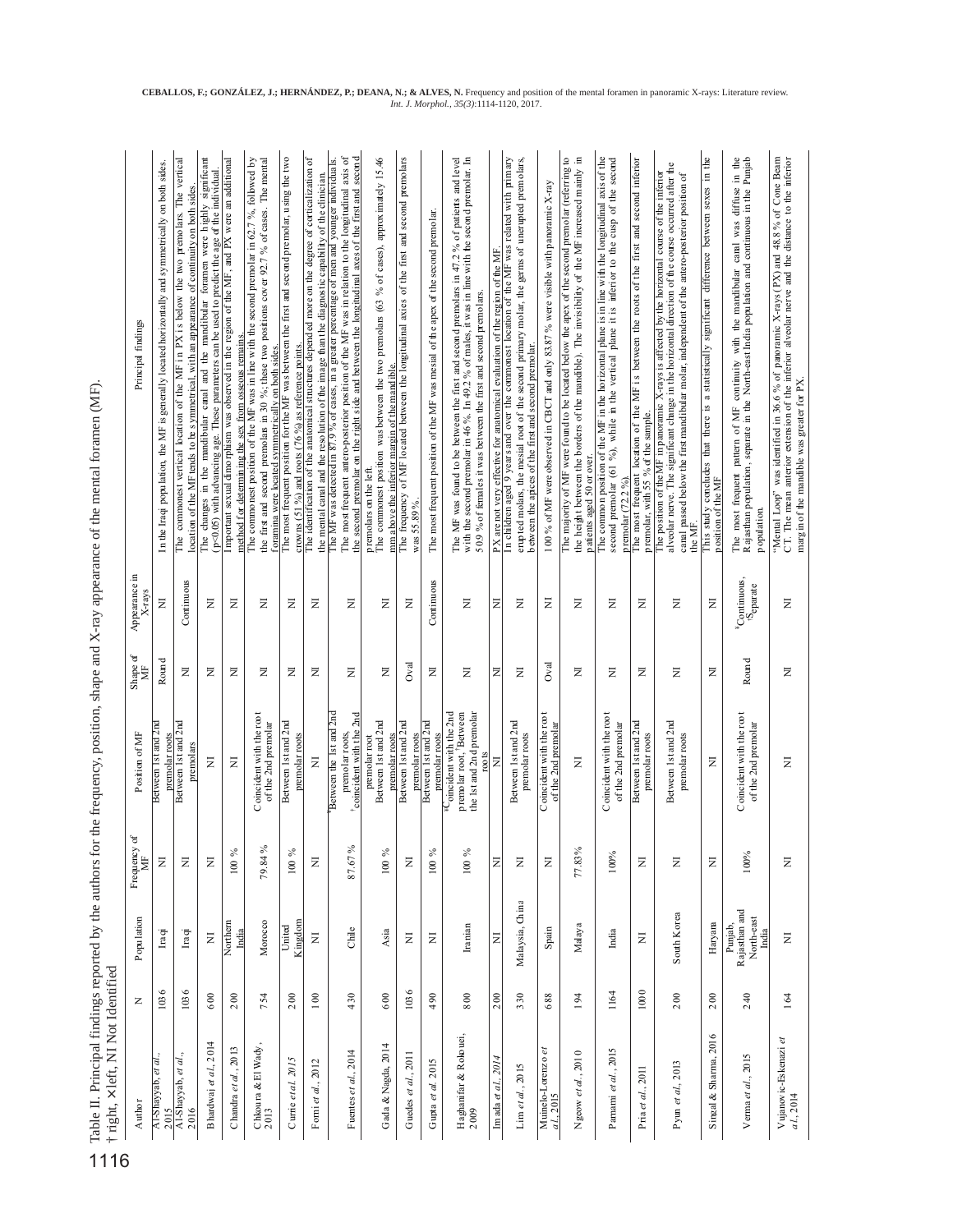

Fig. 1. Flow diagram of the article selection process.

After excluding duplicates, we selected 69 articles. After application of the inclusion/exclusion criteria, 37 complete texts were selected and analysed, 15 of which were excluded for poor methodology. The qualitative analysis included 22 articles. Of the 22 articles, only 10 analysed the presence of the MF and 14 its position. The principal findings of the articles included are shown in Table II.

**Evaluation of methodological quality**. Each article was awarded a score based on the criteria analysed. Of all the articles studied, five obtained maximum 13 points (13.6 %) and two were awarded 12 points (5.4 %), giving seven high quality articles (19 %). There were thirteen articles awarded scores between 8 and 11 points, classified as moderate quality (35.1 %). The remaining articles (45.9 %) obtained below 8 points and were classified as low quality.

The percentage of articles for each item analysed is shown in Figure 2. We observed that the principal weaknesses of the studies were that they did not discuss the ethical aspects of the research (49 %) (criterion 3), did not describe the type of study (68 %) (criterion 4), the design did not include (or the article did not describe) the

randomization and the bias (49 %) (criterion 7), and that the study limitations were not discussed (49 %) (criterion 11).

**Frequency analysis.** Of a total of 5,071 hemi-mandibles analysed, the MF was found in 4,824 (95.13 %), with 50.29 % of foramina in the left hemi-mandible and 49.71 % in the right hemi-mandible. In the left hemi-mandible the presence of the MF was recorded in 95.70 % of cases, whereas in the right hemi-mandible it was present in 94.56 %.

**Analysis of MF position.** The 14 articles collected analysed a total of 8,906 hemi-mandibles. In the majority of cases the MF was located between the roots of the first and second inferior premolar; the least frequent location was mesial of the apex of the first inferior premolar. The frequencies of the positions of the MF diminish in the order: coincident with the apex of the second inferior premolar; distal of the apex of the second inferior premolar; coincident with the apex of the first inferior premolar. Moreover two situations were found which are not described in the proposed classification of position, namely a location coincident with the first inferior molar and another unclassified due to discontinuity of the premolar zone; these were assigned to position 6 (other position) (Fig. 3).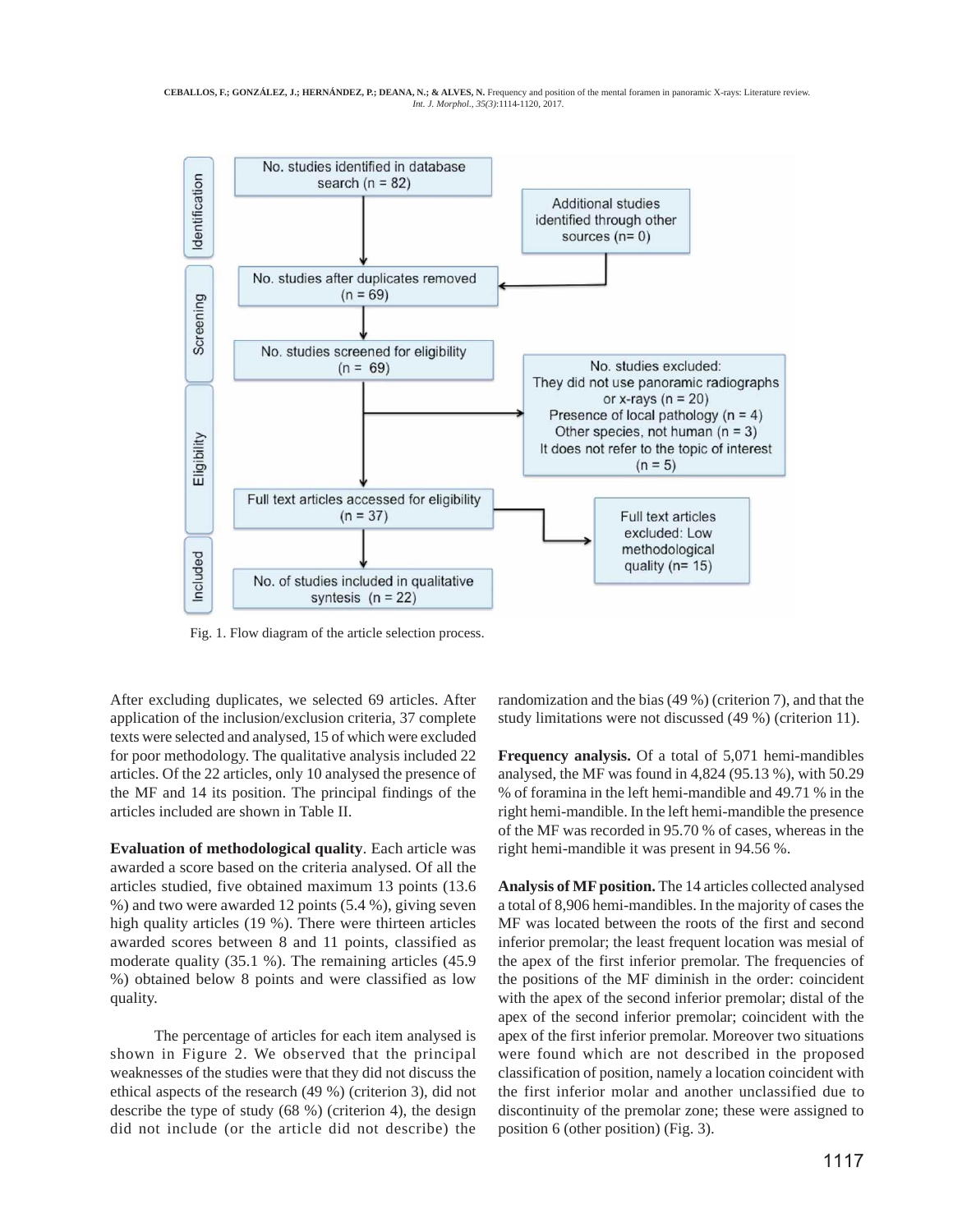

Fig. 2. Percentage of articles complying with each criterion used for methodological evaluation.



Fig. 3. Position of the mental foramen by total number of of hemi-arches. 0 Mental foramen absent; 1 Mesial of the apex of the first inferior premolar (3.4 or 4.4); 2 Coincident with the apex of the first inferior premolar (3.4 or 4.4); 3 Between the apices of first and second inferior premolars (3.4 and 3.5 or 4.4 and 3.5); 4 Coincident with the second inferior premolar (3.5 or 4.5); 5 Distal of the apex of the second inferior premolar (3.5 or 4.5); 6 Other position.

**Males OFemales** 



Fig. 4. Percentage of the position of the mental foramen by sex. 0 Mental foramen absent; 1 Mesial of the apex of the first inferior premolar (3.4 or 4.4); 2 Coincident with the apex of the first inferior premolar (3.4 or 4.4); 3 Between the apices of first and second inferior premolars (3.4 and 3.5 or 4.4 and 3.5); 4 Coincident with the second inferior premolar (3.5 or 4.5); 5 Distal of the apex of the second inferior premolar (3.5 or 4.5); 6 Other position.

In the analysis of position by sex (Figure 4), 5,033 hemi-mandibles were analyzed. In both male and female individuals the most frequent position was between the apices of the first and second inferior premolar, but the percentage in this position was higher in men than in women. The lowest number of cases for the position of the MF was mesial of the apex of the first inferior premolar, in both men and women, and again a higher percentage was recorded in men.

In women the other positions described diminished in the order: coincident with the apex of the second inferior premolar; distal of the apex of the first inferior molar; other position, and lastly coincident with the apex of the first inferior premolar. For men also the frequency of the position decreased in the order: coincident with the apex of the second inferior premolar; mesial of the apex of the first inferior molar; but here there was a difference from the findings in women since the next position was distal of the first inferior premolar, and other position was the least frequent.

## **DISCUSSION**

The MF is frequently related with certain stages of maxillofacial surgery and it is important to identify and preserve its limits in periapical surgery, implants and orthognathic procedures (Al-Khateeb *et al*., 2007). The MF and its anatomical variations must be considered in order to allow clinical and surgical procedures to be carried out safely in the region (Imada *et al*., 2014).

Turning to the frequency of the MF in the PX, Fuentes *et al*. (2014), in a study of a Chilean population, concluded that the MF is visible in 87.9% of cases, with a higher percentage in men. Chkoura & El Wady (2013), in a Moroccan population, described a frequency of 79.8%, while Ngeow *et al*. (2010) found a visible MF in 77.8% of cases in a Malay population.

According to the studies analysed, sex and age were comparable characteristics for presence of MF, with a higher percentage of visibility in men and at younger ages (Fuentes *et al*.).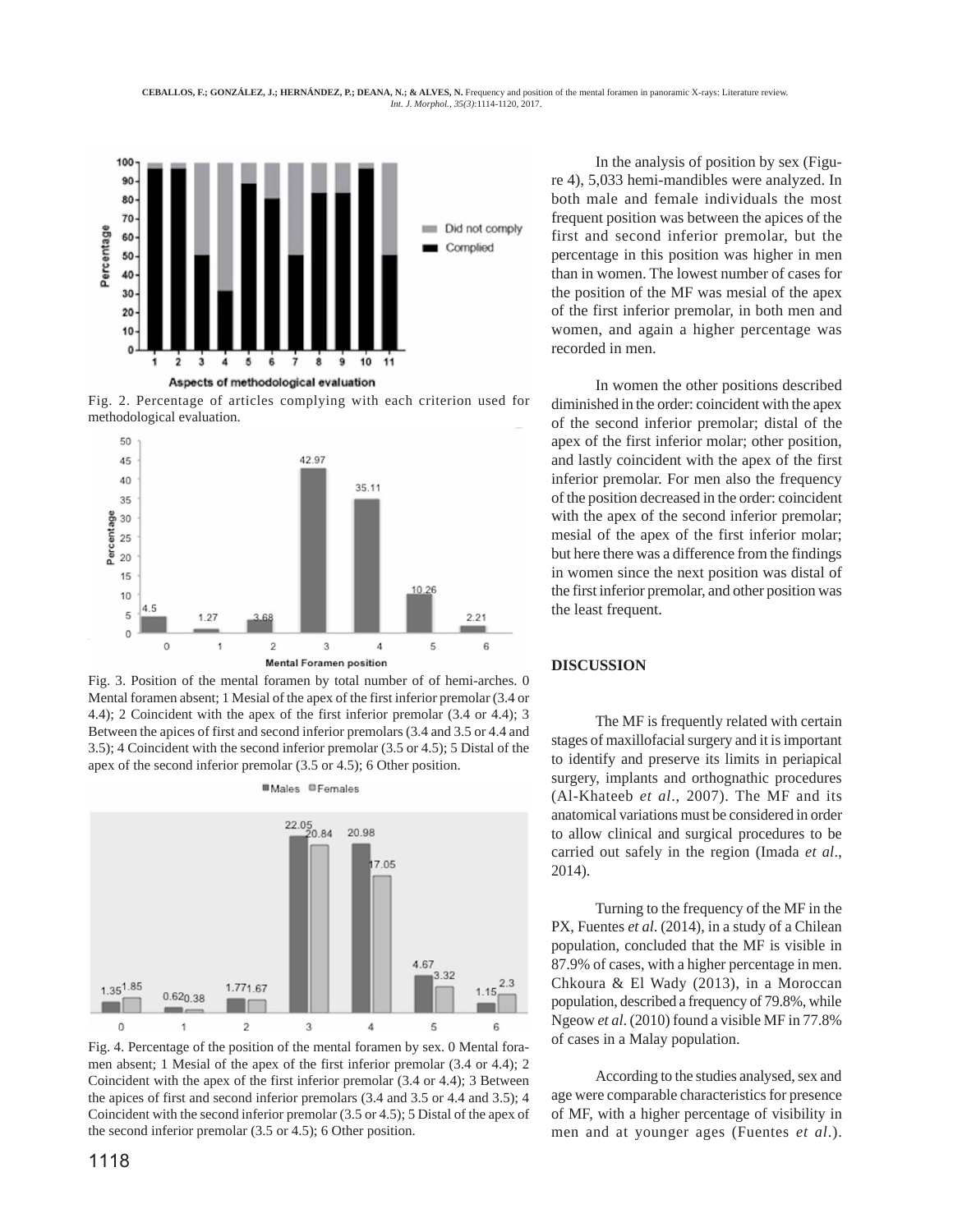However other authors found no statistically significant differences between the sexes (Currie *et al*. (2015).

According to Currie *et al*., the most frequent position of the MF was between the first and second inferior premolar (76 %); in this they are supported by Al-Shayyab *et al*. (2015) (48.6 %), Gada & Nagda (2014) (63 %), Guedes *et al*. (2011) (55.89 %), Gupta *et al*. (30.8 %), Haghanifar & Rokouei (2009) (47.2 %), Lim *et al*. (2015) (41.2 %), Pyun *et al*. (2013) (72 %) and Pria *et al*. (2011) (55 %). The second most frequent position was coincident with the root of the second premolar and the least frequent was mesial of the first premolar; these findings were corroborated by Chkoura & El Wady, Fuentes *et al*., Parnami *et al*. (2015) and Verma *et al*. (2015).

In Caucasians the antero-posterior position of the MF was in the area between the long axes of the first and second mandibular premolars, followed by the position in line with the axis of the second inferior premolar. On this basis, these authors state that to carry out a nerve block in the region the needle should be placed opposite the second mandibular premolar, with a 95 % chance of success. According to Green *et al*. (1987), the position of the MF in Caucasians is just anterior of the long axis of the second mandibular premolar, while it is further posterior in Mongoloid, Melanesian and Negroid ethnic groups. Ari *et al*. (2005), indicate that features like the location of the MF could be used not only to distinguish between populations from different geographical zones, but also between inhabitants of the same zone. On the left side the MF is mostly located between the longitudinal axes of the first and second premolars, however on the right side it is related to the longitudinal axis of the second premolar; this finding for the MF on the right side agrees with Parnami *et al*. (61 %), Chkoura & El Wady (62.7 %), Muinelo-Lorenzo *et al*. (2015) (57.9 %), Verma *et al*. (45.2 %) and Fuentes *et al*. (26.34 %).

Currie *et al*. state that the position of the MF is usually symmetrical, in 62 % of cases; this correlates with the findings of Al-Shayyab *et al*. (2015), who found symmetrical positioning of the MF in 78.4 % of the cases analyzed.

The MF may present in different shapes: it was round in a majority of cases (55.8 %) according to Verma *et al*., corroborated by Al-Shayyab *et al*. (2015). This contradicts the findings of Muinelo-Lorenzo *et al*., who reported that the most frequently found shape was oval (73.1 %); and of Guedes *et al*., who reported that it was irregular (62.7 %).

Al-Shayyab *et al*. (2016), Gupta *et al*. and Verma *et al*., describe that the most frequent appearance in X-ray is as a continuation of the mandibular canal (MC), followed by appearance separately from the MC.

It should be noted that absence of the MF is very rare, occurring in around 0.06 % (de Freitas *et al*., 1979). The MF was absent or could not be identified in 22.2 % of cases according to Ngeow *et al*., and in 16.13 % according to Muinelo Lorenzo *et al*. Previous studies have shown that panoramic X-rays present satisfactory precision for identification of the MF and MC (Soheilifar *et al*.); however some authors assert that PX are not suitable for identifying the MF, and that other imaging techniques should be used in pre-surgery planning, such as cone beam computerized tomography (Muinelo-Lorenzo *et al*.). It should also be borne in mind that PX emit radiation, and although the emissions are lower than with other imaging techniques such as tomography, there is no justification for exposing a patient to radiation for the sole purpose of analyzing the position of the MF.

## **CONCLUSIONS**

 The MF is a very frequent anatomical structure, generally located below the inferior premolars. It is of great clinical importance, and detailed knowledge of its characteristics and anatomical variations is very important for avoiding complications and reducing the risk of accidents during clinical-surgical procedures in the region. Although PX present good precision in identification of the MF, clinical conditions may occur which require other imaging techniques for identification.

**CEBALLOS, F.; GONZÁLEZ, J.; HERNÁNDEZ, P.; DEANA, N. & ALVES, N.** Frecuencia y posición del foramen mental en radiografías panorámicas: Revisión bibliográfica. *Int. J. Morphol., 35(3)*:1114-1120, 2017.

**RESUMEN:** El foramen mental (FM), ubicado en el cuerpo de la mandíbula, inferiormente a la región de los dientes premolares inferiores, es la estructura anatómica por donde emerge el paquete vásculonervioso mental. El FM se logra visualizar con buena precisión en una radiografía panorámica. El objetivo del presente estudio fue realizar una revisión de la literatura para identificar la frecuencia y posición del FM en radiografías panorámicas. Se buscaron artículos en las bases de datos SCiELO, Pubmed, Scopus, LILACS, Web of Science y EBSCOhost, entre los años 2006 y 2016. Las palabras clave utilizadas fueron "foramen mental", "canal mandibular", "nervio alveolar inferior", "anatomía" y "radiografía panorámica". Tras la selección de los artículos se realizó un análisis de la calidad metodológica de los mismos, donde se excluyó artículos de baja calidad. Se analizó en cada artículo la frecuencia y posición del FM en cada hemimandíbula. Se encontraron 82 artículos, de los cuales quedaron sólo 20 al aplicar criterios de exclusión. El FM fue encontrado en 4824 hemimandíbulas (95,2 %), siendo el lado izquierdo donde hubo mayor presencia de forámenes (50,29 %) en comparación al lado derecho (49,71 %). El FM se localiza entre los ápices de los premolares inferiores en 42,22 %, es coincidente con la raíz del segundo premolar inferior en 33,98 %, y es distal a la raíz del segundo premolar inferior en 10,98 %, siendo éstos los más relevantes. El FM es una estructura anatómica muy frecuente, ubicada en general inferiormente a los premolares inferiores. Es una estructura de gran importancia clínica, por ello el conocimiento detallado de sus características y variaciones anatómicas es muy im